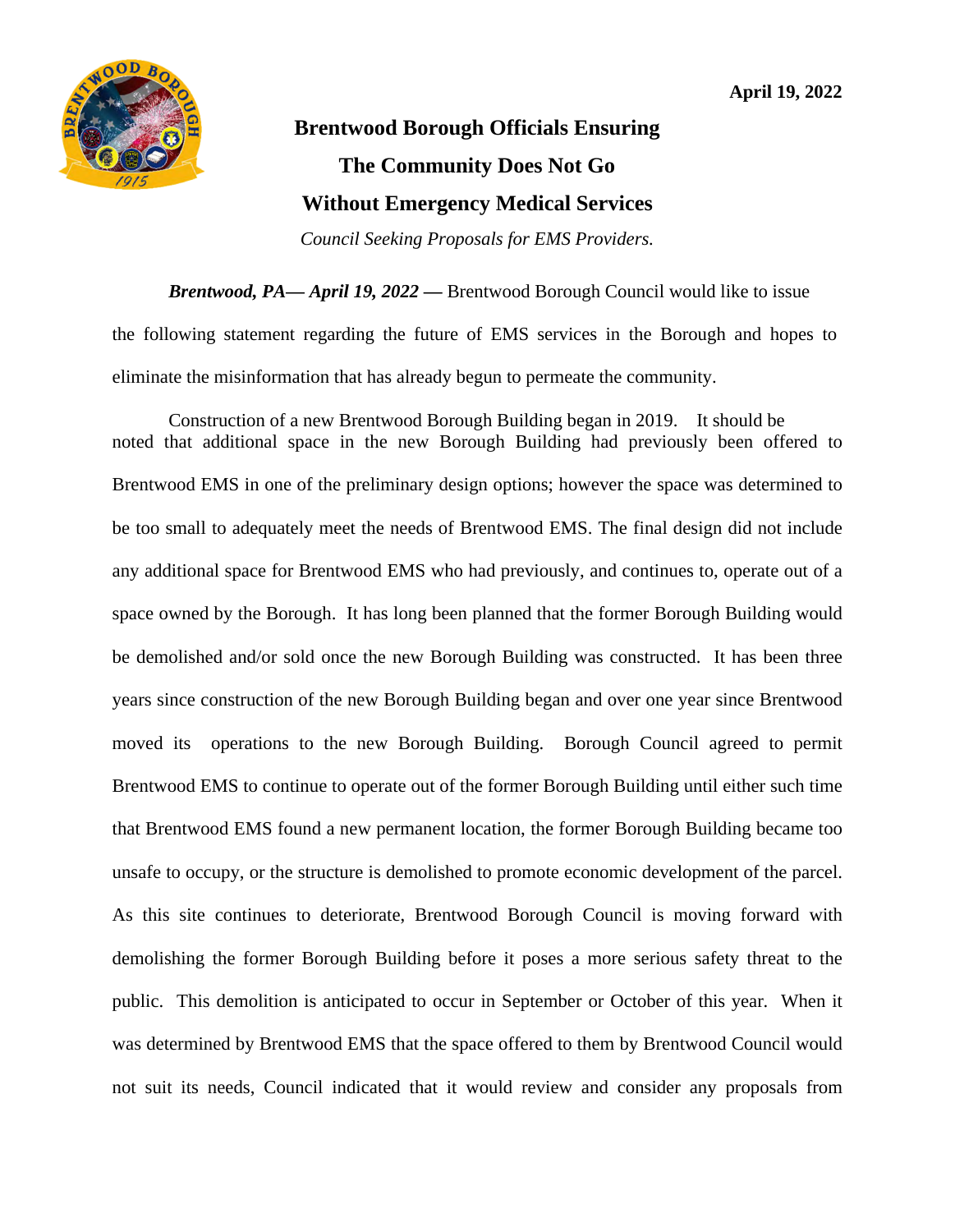Brentwood EMS for financial assistance in securing a new location from which to operate. Brentwood Council offered suggestions for possible locations, but all were deemed unsatisfactory for various reasons. Not understanding this unique industry, Council decided to leave the site selection process up to Brentwood EMS and to wait for this organization to provide a proposal of of a building that would suit its needs. No proposals have yet been presented to Brentwood Council to review or to consider. Due to the uncertainty of Brentwood EMS having a place of operation once the former Borough Building is demolished, Brentwood Council had no choice but to issue a Request for Proposals for EMS services to ensure that the citizens of Brentwood do not go without EMS services. As such, during its March 28, 2022 public meeting, Brentwood Borough Council made and unanimously approved a motion to authorize the advertising of Request For Proposals (RFP) No. 2022-02, which invites qualified firms to submit proposals to serve as the designated emergency medical service provider for the Borough of Brentwood. This RFP process will be long and arduous, and, from a timing perspective, it should have been initiated once Borough operations moved to the new building; however, Council wanted to give Brentwood EMS as much time as possible to consider a new location. This DOES NOT mean that Brentwood Council has already decided to switch EMS providers. Brentwood EMS will have the same opportunity to respond to the RFP as any other organization. In addition, Brentwood Council has indicated to Brentwood EMS that they continue to be willing to work with Brentwood EMS to keep this organization in Brentwood. Council has again initiated and held meetings with Brentwood EMS to discuss this process, and it will continue to meet and provide assistance if the group identifies a prospective facility from which to operate. I am sure we can all agree that it is critical that any EMS provider have base of operations. All bidders will be required to show that they own or lease a facility. Bidders must additionally demonstrate financial sustainability and an ability to meet rigorous patient care, safety, and